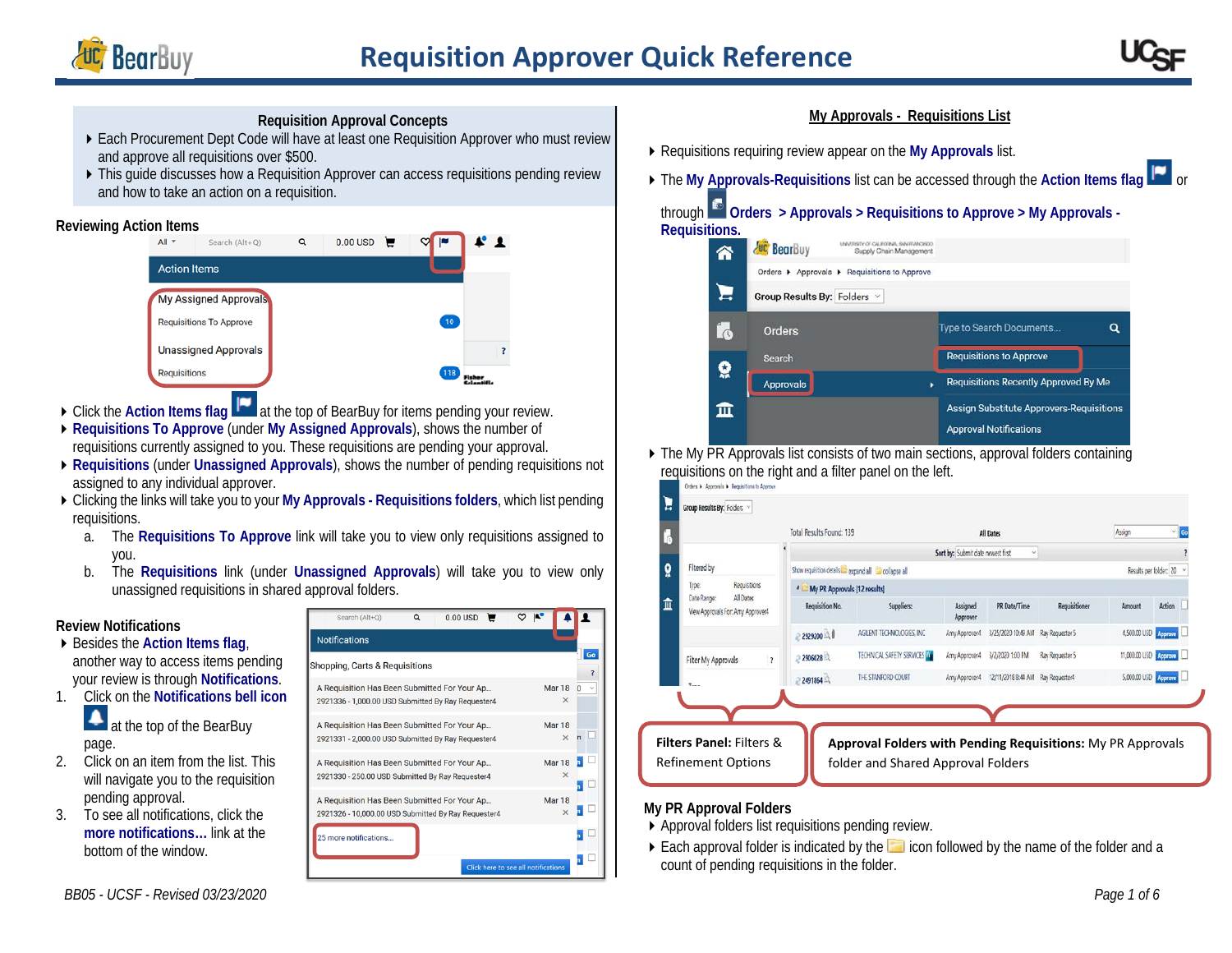

 $\overline{\bullet}$ 



- Requisitions are displayed with key information about each requisition such as suppliers, amounts, Shopper/Requester who submitted the requisition, etc.
- Aging information showing the specific number of days the requisition has been pending in an approval folder is also listed for each requisition.

7 Days in folder [Procurement Dept Code: 408037 (F\_FIN Supply Chain<br>Management): (All Values) ]

## **Filtering the My PR Approvals List**

- The **Filter My Approvals** section of the filter panel provides several filters to view only desired requisitions.
- ▶ The options include filtering by a Date Range, approval folders, Requester, custom fields, and more.
- 1. Under **Filter My Approvals** in the left filter panel, click the filter links one at a time or select a value from the **Date Range** dropdown.



- a. To select multiple values from each filter section, click the  $\mathbb{Y}_\bullet$  icon.
- b. Selecting the Custom Fields such as **Procurement Dept Code** or **Fund** values will filter the My PR Approvals list to show only requisitions with those values.
- 2. Once a filter value is applied, the value appears in the **Filtered By** section of the filter panel.
- 3. To stop applying a filter value individually, uncheck the checkbox beside the filter value in the **Filtered By** section.
	- a. To stop applying all filter values that have been applied, click the **[remove all]** link.



- The entire filter panel can be collapsed and hidden to the left side of the screen if you would like to have a wider view of only the approval folders.
- 1. Click the vertical grey bar separating the filters panel from the approval folders to hide and expand the filter panel.

# **Sorting the My PR Approvals List**

- By default, requisitions are sorted in the My PR Approvals list by the **Submit date newest first**. However, you may want to sort all requisitions by other available criteria to bring important requisitions to the top of the My PR Approvals list.
- 1. Click the **Sort by** dropdown menu above the approval folders.
- 2. Select an option to sort by such as the **Total high to low** option to see all high value requisitions at the top of the My PR Approvals list.

Sort by: Total high to low

# **My PR Approvals Folder & List Views**

- Approvers can view the My PR Approvals list with requisitions separated by folders or shown in one list of requisitions. By default the My PR Approvals list is shown in Folder view.
- 1. On the My PR Approvals list page, navigate to the **Group results by** dropdown menu in the upper left hand corner.
- 
- 2. Choose **Folders** to view requisitions grouped by folder.<br>2. This view is recommended for most Approvers **Group Results By:** Folders a. This view is recommended for most Approvers.
- 3. Alternatively, choose **List** from the dropdown to view requisitions in a single listing.

# **Collapse & Expand Approval Folders**

- All approval folders can be collapsed so only the folder heading is visible.
- 1. Click the **collapse all** link at the top of the My PR Approvals list to collapse all approval folders.
	- a. Each approval folder can be collapsed individually by clicking on the specific approval
		- folder  $\triangleq$  icons or approval folder name.
- 2. To expand all approval folders and show all requisitions pending in all approval folders, use the **expand all** link at the top of the My PR Approvals list.
	- a. Expand a collapsed approval folder individually by clicking on the specific approval folder  $\triangleright$   $\blacksquare$  icons or approval folder name.

# **Show or Hide Requisition Details**

- Approvers can see additional requisition details in the My PR Approvals list such as requisition name, the number of line items, aging information, etc.
- 1. On the My PR Approvals list page, click the **Show requisition details** link above all the approval folders.
	- a. This is the default setting.
- Approvers can see fewer requisition details, a setting which displays basic information such as the requisition number, suppliers, assigned approver, etc.
- 1. On the My PR Approvals list page, click the **Hide requisition details** link above all the approval folders.
	- a. This setting reduces the information displayed, making the requisition listing shorter.

Folders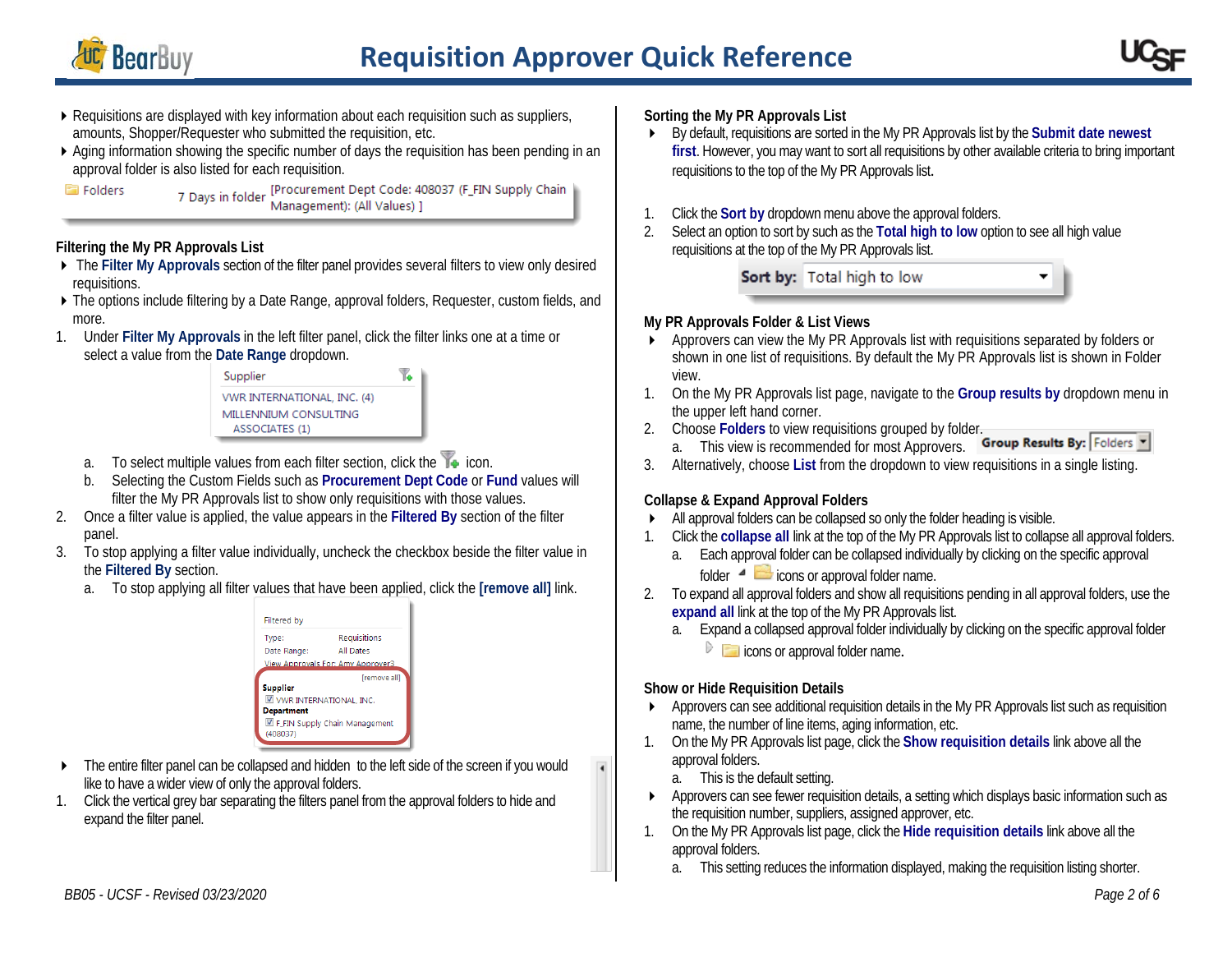



## **Number of Requisitions per Page**

- You can set the maximum number of requisitions that appear in approval folders at one time.
- 1. On the My PR Approvals list, navigate to the **Results per folder** dropdown in the upper right of the My PR Approvals list page, above all the approval folders.
- Results per folder:  $20 -$ 10 20  $30<sup>2</sup>$ 40 50 100
- 2. Change the value to how many requisitions you would like to view. This setting applies to all approval folders.
- ▶ When the **Results per folder** is set to a low value and there are many requisitions in the approval folders, the Approver will need to navigate to the next page to view all requisitions in the approval folder.



1. To navigate between pages, use the page arrows or dropdown found in the far right hand side of each approval folder heading.

## **Requisition Approval**

## **Assign a Requisition to Yourself**

- 1. Go to **Action Items** or **Orders > Approvals > Requisitions to Approve**
- 2. Locate the requisition you wish to assign.
- 3. Assign the requisition to yourself by clicking the **Assign** button in the Action column.
	- a. The requisition now appears in the **My PR Approvals** folder to indicate that the requisition is assigned to you.

## **Return a Requisition to the Shared Approval Folders**

- Returning a requisition to the shared approval folder un-assigns the requisition from you and allows other Requisition Approvers with access to the approval folder to review the requisition.
- 1. Navigate to your **My PR Approvals** folder.
- 2. Locate the **requisition** you want to return to the shared folder.
- 3. Click the **Select ⊠** checkbox in far right of the requisition listing.
- 4. Select **Return to Shared folder** from the dropdown list above the approval folders.
- 5. Click the **Go** button.

# **Approve a Requisition**

- Before approving a Requisition, **carefully review and confirm the accuracy** of all information in the order including the **Procurement Dept Code, Accounting Codes, and the Ship-To Address**.
- 1. Go to Action Items **The orders >** Approvals **>** Requisitions to Approve.
- 2. Assign the requisition to yourself (if the requisition is not already in your **My PR Approvals** folder).

| how requisition details expand all El collaps |                              |                                    |                                   |                      | Results per folder: 10      |               |  |  |  |  |
|-----------------------------------------------|------------------------------|------------------------------------|-----------------------------------|----------------------|-----------------------------|---------------|--|--|--|--|
|                                               | My PR Approvals [10 results] |                                    |                                   |                      |                             |               |  |  |  |  |
| <b>Requisition No.</b>                        | <b>Suppliers:</b>            | <b>Assigned</b><br><b>Approver</b> | <b>PR</b> Date/Time               | <b>Requisitioner</b> | Amount                      | <b>Action</b> |  |  |  |  |
| 2491864                                       | THE STANFORD COURT           | Amy Approver4                      | 12/11/2018 8:44 AM Ray Requester4 |                      | 5,000.00 USD <b>Approve</b> |               |  |  |  |  |

- 3. Click the **Requisition No.** to open the requisition.
- 4. **Review** the requisition for accuracy and compliance.
- 5. Select **Approve/Complete Step** in the Available Actions list. Click the **Go** button.
	- a. You also have an **Approve/Complete Step & Show Next** option in your Available Actions list.
	- b. Using this option allows you to approve of the requisition and then be redirected to the next requisition in your approval folder for review.
	- c. This option approves the document in the same manner as **Approve/Complete Step**.

## **Communicate Requisition Comments**

Approvers can add a pertinent comment to a pending requisition. The comment can be text and can include a document. Any comments made by Approvers are internal only, and are not shown on the Purchase Order.

 $A \, d \, d$  Command

- 1. On the My PR Approvals list page, click on the requisition number to open the transaction.
- 2. Click the **Comments** tab and then the **Add Comment** button.
- 3. Enter your comments. If you would like to notify a BearBuy user of your comments, check the **Email notification(s)** box next to the appropriate user name or search to add a user.
- 4. Attach a file or document if necessary.
- 5. Click the **Add Comment** button. **Add Comment**

|                                                                       | This will add a comment to the document. If you select a user they will receive an email<br>indicating that a comment has been added to the document. |  |
|-----------------------------------------------------------------------|-------------------------------------------------------------------------------------------------------------------------------------------------------|--|
| Email notification(s):                                                |                                                                                                                                                       |  |
|                                                                       | Amy Approver4 (Approver) <leslie.siegmund@ucsf.edu></leslie.siegmund@ucsf.edu>                                                                        |  |
| add email recipient                                                   | Ray Requester 3 (Prepared by) <melissa.gee@ucsf.edu></melissa.gee@ucsf.edu>                                                                           |  |
|                                                                       |                                                                                                                                                       |  |
| 1000 characters remaining<br>Attach file to this document (optional): |                                                                                                                                                       |  |
| Attachment Type                                                       | File                                                                                                                                                  |  |
| File Name<br>File                                                     | Browse<br>No file selected.                                                                                                                           |  |

# **Return a Requisition**

- Returning a Requisition means that you are sending the requisition back to the department Requester for review or re-work. Your comments when returning are important.
- 1. Go to Action Items **The orders >** Approvals **>** Requisitions to Approve.
- 2. Assign the requisition to yourself (if the requisition is not in your My PR Approvals folder).
- 3. Click the **Requisition No**. to open the requisition.
- 4. **Review** the requisition for accuracy and compliance.
- 5. Select **Return to Requester** from the Available Actions list.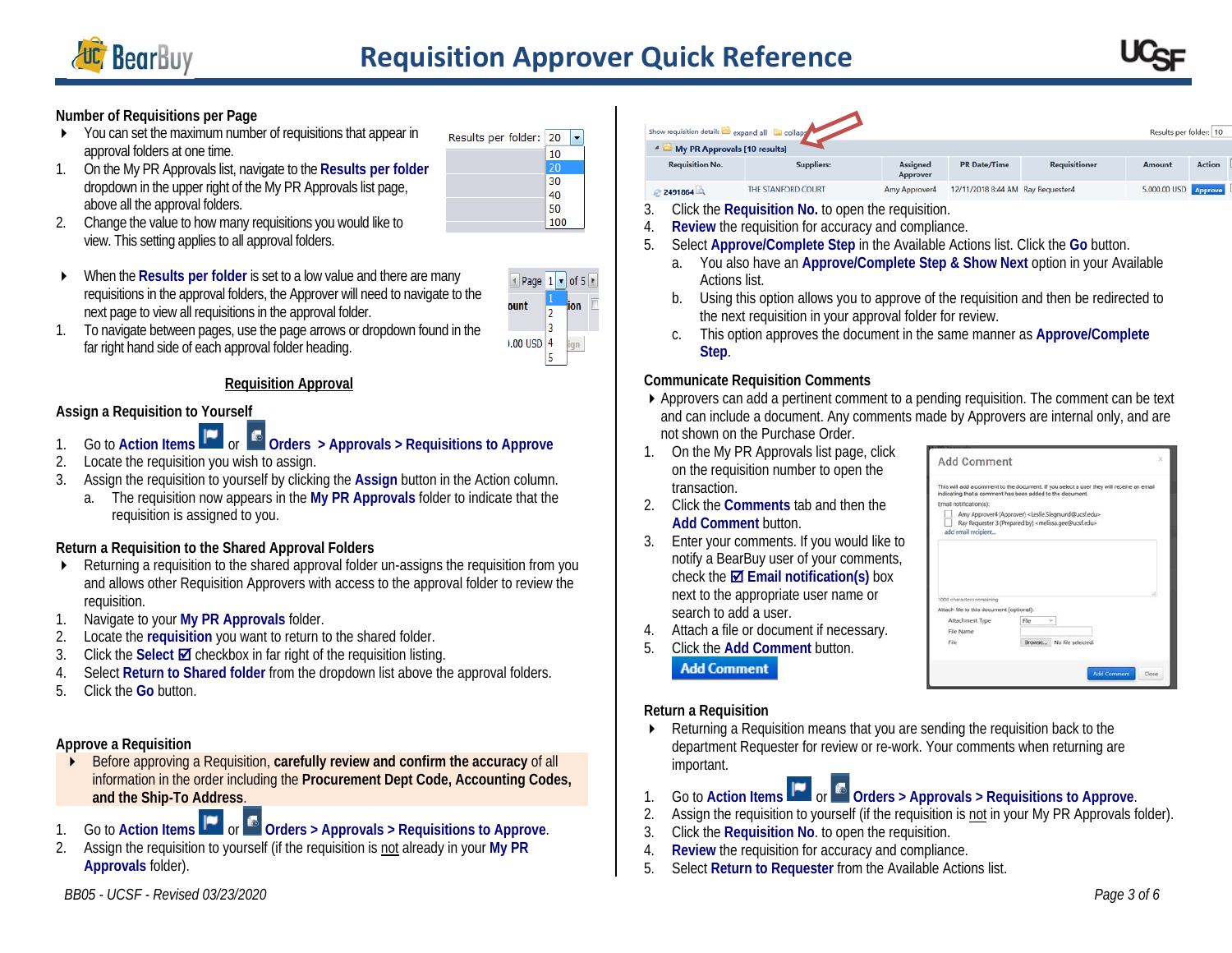

|              | Crders > Approvals > Requisitions to Approve > Summary - Requisition 2285802                                     |                                               |  |               |                          |                                        |             |                          |
|--------------|------------------------------------------------------------------------------------------------------------------|-----------------------------------------------|--|---------------|--------------------------|----------------------------------------|-------------|--------------------------|
| E            | 5 of 12 Results $\rightarrow$ < > Folder: My PR Approvals<br><b>Back to Approvals</b>                            |                                               |  |               |                          |                                        |             |                          |
| k            |                                                                                                                  |                                               |  |               |                          | Available Actions: Return to Requester | <b>D</b> Go |                          |
|              | Requisition PR Approvals PO Line Preview Comments Attachments History                                            |                                               |  |               |                          | Approve/Complete & Show Next           |             |                          |
| $\mathbf{Q}$ | Shipping And Purchase Order Accounting Codes Billing<br>Miscellaneous Information<br>Asset Management<br>Summary |                                               |  | Supplier Info |                          | Approve/Complete Step                  |             | $\rightarrow$            |
|              | Hide header                                                                                                      |                                               |  |               |                          | Return to Shared Folder                | dons        |                          |
| 血            | <b>Procurement Department</b>                                                                                    |                                               |  |               | <b>Optional Approval</b> | Place on Hold                          |             | $\overline{\phantom{a}}$ |
|              | Procurement Dept Code                                                                                            | Requisition Pre-Approver<br>Ad Hoc Approver 1 |  |               | Return to Requester      |                                        |             |                          |
|              | 408037                                                                                                           | Ab arthur                                     |  | no volue.     | Copy to New Cart         |                                        |             |                          |
|              | F_FIN Supply Chain Management                                                                                    |                                               |  |               |                          | Add Comment                            |             |                          |
|              |                                                                                                                  |                                               |  |               |                          | Add Notes to History                   |             |                          |
|              | $\sim \cdots$<br>$\sim$ $\sim$ $\sim$                                                                            |                                               |  |               |                          | Reject Reguisition                     |             |                          |

- 6. Click the **Go** button.
- 7. Enter a **return reason**.
- **Return to Requester** 8. Click the **Return to Requester** button.

#### **Reject a Requisition**

- Carefully consider if **Rejecting** is necessary, or if **returning** the Requisition may be more appropriate.
- **EXECT** Rejecting permanently rejects the requisition and must be recreated or copied in order to be re-submitted for approval.
- 1. Go to Action Items **The orders** > Approvals > Requisitions to Approve.
- 2. Assign the requisition to yourself (if the requisition is not in your My PR Approvals folder).
- 3. Click the **Requisition No.** to open the requisition.
- 4. **Review** the requisition for accuracy and compliance.
- 5. Select **Reject Requisition** from the Available Actions list. Click the **Go** button.
- 6. Enter a **reject reason**.
- 7. Click the **Reject Requisition** button.
- 8. The requisition is now rejected, and the owner of the order will be notified. The Reject Reason has also been recorded in the comments for the requisition.

# **Navigating between Requisitions within an Approval Folder**

- When viewing a requisition from your My PR Approvals list, you can navigate to other requisitions within an approval folder without returning to the My PR Approvals list.
- 1. From your My PR Approvals list, click on a requisition number in an approval folder.
- 2. Text and buttons appear at the top of the requisition.

Orders ▶ Approvals ▶ Requisitions to Approve ▶ Summary - Requisition 2285802

Rack to Approvals

3 of 10 Results <del>v</del> < > Folder: My PR Approvals

**Requisition** PR Approvals PO Line Preview Comments Attachments History

- a. The number of requisitions in the approval folder displays. Click the arrows next to the numbers and navigate to the previous  $\leq$  or next **i** requisition in the approval folder.
- b. The name of the current approval folder is displayed next to the arrow buttons.
- c. To skip between requisitions in the approval folder, click on the number of results or the down arrow to open a dropdown menu. Then click on a requisition number to view the document.

| 3 of 10 Results $\blacktriangleright$ |  |
|---------------------------------------|--|
| 2491864                               |  |
| 2375783                               |  |
| 2285802                               |  |
| 2079929                               |  |
|                                       |  |

d. To return to your My PR Approvals list, click the **Back to Approvals** link at the upper left side of the page.

# **Requisitions Recently Approved By Me**

- The **Requisitions Recently Approved By Me** page lists all requisitions an Approver has approved, rejected, or returned in the last 30 days (by default).
- 1. Go to **Orders > Approvals > Requisitions Recently Approved By Me**
- 2. Requisitions approved in the last 30 days appear by default.
	- $\blacktriangleright$  This listing can be filtered and sorted in the same way as the approval folders.

## **Assign a Substitute Approvers - Requisitions**

- If a Requisition Approver will be absent, he/she can grant another Requisition Approver access to the approval folders to approve on his/her behalf during the absence.
- A user must have the 'Requisition Approver' role to be selected as a substitute Approver.
- 1. Go **Orders > Approvals > Assign Substitute Approvers-Requisitions**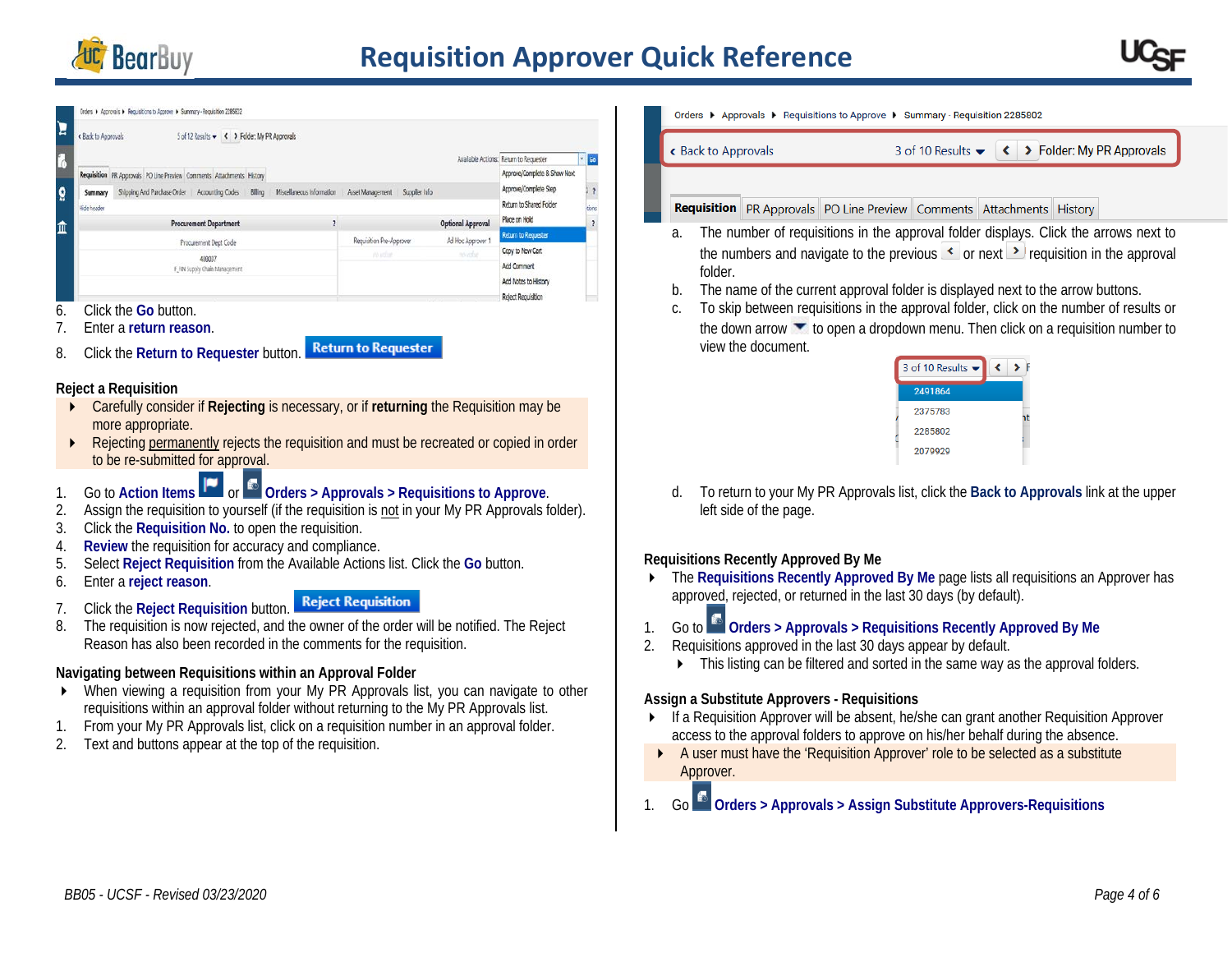



#### Inden | Acorovals | Assion Substitute Acorovers-Requisition

|                    |                                                                              |                                  | Amign Substitute to All Requisitions Folders End Substitute for All Requisitions Folders |            |                      |  |
|--------------------|------------------------------------------------------------------------------|----------------------------------|------------------------------------------------------------------------------------------|------------|----------------------|--|
|                    | Showing 1 - 8 of 8 Results                                                   | All Folder Results               |                                                                                          |            | Substitution Actions |  |
| Search Details     | Results Per Page 20 V                                                        | Sort by: Folder name ascending ~ |                                                                                          |            | Page 1 of 1 P 3      |  |
|                    |                                                                              | <b>Folder Name</b>               | Approver                                                                                 | Substitute | <b>Action</b>        |  |
| Filtered by        | Ad Hoc Approver 1: amy_approver4 (Amy Approver4): (All Values)               |                                  | Amy Approx                                                                               |            | Auign                |  |
| Type: Requisitions | My PR Approvals                                                              |                                  | Amy Approven4                                                                            |            | Assign               |  |
|                    | Procurement Dept - M&E: 408037 (F FIN Supply Chain Management): (All Values) |                                  | Amy Approver4                                                                            |            | Assign               |  |
|                    | Descriptions of Dave - M&C 417222 (C CLC DM Doe monte MarGai-(All Volume)    |                                  | <b>American</b>                                                                          |            | <b>There</b>         |  |

#### **Assign a Substitute Requisition Approver to One Folder**

- 1. Determine the approval folder you would like to set up a substitute.
- 2. Click the folder's corresponding **Assign** button to assign a substitute to a single **Assign** folder. The Assign Substitute window appears.
- 3. In the **Substitute Name** field, enter the requisition approver's name. Matching results will appear in a dropdown. Select the appropriate Requisition Approver.
- 4. If you would like the substitution to immediately begin, click the **Assign** button.
	- a. The substitution is now complete. You will see the requisition approver's name under the **Substitute** heading of the corresponding approval folder. Skip step 6.

| <b>Folder Name</b>                                          | Approver         | <b>Substitute</b> | Action        |  |
|-------------------------------------------------------------|------------------|-------------------|---------------|--|
| Procurement Dept: 001018 (MC3-PED-NEO O/P): (All<br>Values) | Amy<br>Approver2 | Amy Approver5     | <b>Remove</b> |  |

- b. NOTE: You will need to end the substitution manually. See **Removing Substitute Approvers** instructions in the next section of this document for details.
- 5. If you would like to set a date range for the substitution to begin and end, click the **Include Date Range for Substitution** checkbox.
	- a. The **Start Date** and **End Date** fields appear. Choose a start and end date and time in the fields provided.
	- b. Once complete, click the **Assign** button to set the substitution.
	- c. The system will automatically start and end the substitution on the dates and times you specify. You do not need to take further action to set or end the substitution.



- d. You will see the requisition approver's name under the **Substitute** heading of the corresponding approval folder with the begin and end date and time specified.
- 6. If this is a future substitution, you will see the  $\rightarrow$  future icon. Once the substitution is in progress, you will see the active icon.

| Procurement Dept - M&E: 408037 (F_FIN Supply Chain Management): (All Values) | Amy Approver4 | Amy Approver5<br>Start Date: 11/05/2019 12:00 AM<br>End Date: 11/12/2019 12:00 AM                 | Remove |  |
|------------------------------------------------------------------------------|---------------|---------------------------------------------------------------------------------------------------|--------|--|
| Procurement Dept - M&E: 412333 (F_CLS DM Documents Media): (All Values)      | Amy Approver4 | Amy Approver2<br>Start Date: 11/19/2019 12:00 AM <sup>-&gt;</sup><br>End Date: 11/30/2019 5:00 PM | Remove |  |

7. Repeat these steps for any other folders you would like to assign substitutes.

#### **Assign a Substitute Requisition Approver to All Folders**

- If you need to assign approvers for **all** your approval folders, you may do so in one step.
- 1. Click the **Assign Substitute to All Requisition Folders** button at top of the My Approvals list. The Assign Substitute window appears. **Assign Substitute to All Requisition Folders**
- 2. In the **Substitute Name** field, enter the approver's name. Matching results will appear in a dropdown. Select the appropriate Approver.
- 3. If you would like the substitution to immediately begin, click the **Assign** button.
	- a. The substitution is now complete. Skip step 5.
	- b. NOTE: You will need to end the substitution manually. See **Removing Substitute Approvers** instructions in the next section of this document for details.
- 4. If you would like to set a date range for the substitution to begin and end, click the **Include Date Range for Substitution** checkbox.
	- a. The **Start Date** and **End Date** fields appear. Choose a start and end date and time in the fields provided.
	- b. Once complete, click the **Assign** button to set the substitution.
	- c. The system will automatically start and end the substitution on the dates and times you specify. You do not need to take further action to set or end the substitution.
	- d. You will see the approver's name under the **Substitute** heading for every approval folder with the begin and end date and time specified.
	- e. If this is a future substitution, you will see the  $\rightarrow$  future icon. Once the substitution is in progress, you will see the  $\sim$  active icon.

#### **Removing Substitute Approvers**

 If you specified a substitution date range, you **do NOT** need to manually remove the substitute. The system will automatically remove the substitution at the specified end date and time. You may follow the steps below to remove a substitution early.